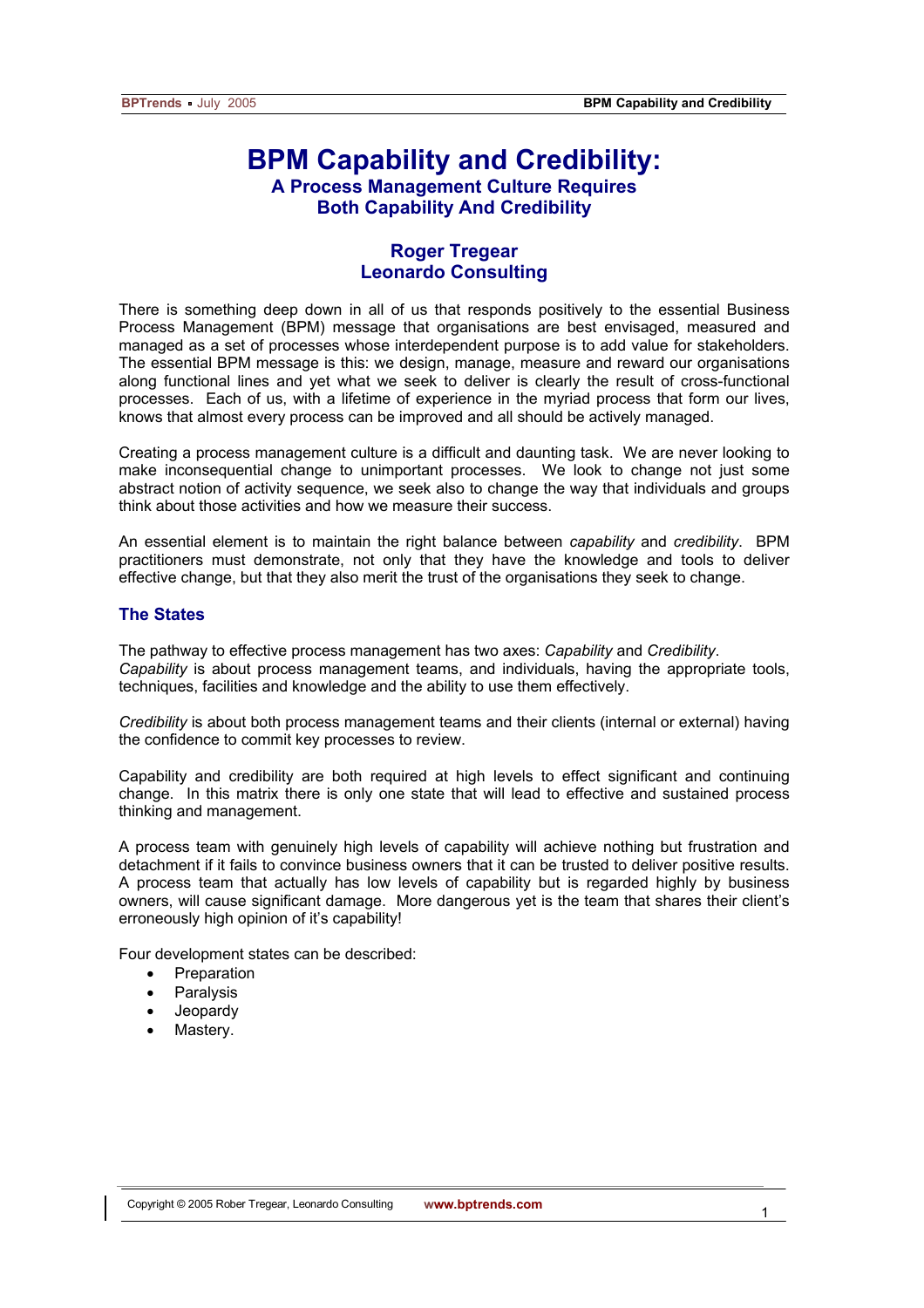

**Figure 1.** 

#### **PREPARATION**

This is a common starting position with both capability and credibility at low levels. The process team, and the organisation generally, are in the initial phase of developing process-based management approaches. Some work is starting in a localised and manageable environment. Other parts of the organisation begin to take an interest. This is a reasonably benign state since the low credibility is likely to prevent over-ambitious projects. Business managers will not yet be prepared to give the BPM practitioners open access to core processes. Indeed this state can prevent all attempts to introduce process awareness. Too much time spent in this state will mean that true BPM will be still born. Meaningful projects will not be attempted and BPM will come to be seen as a peripheral and passing fad. This state corresponds to the lowest level of BPM maturity. It is important to remember that the quality of later BPM success is determined by the quality of this preparation.

#### **MASTERY**

At the other end of the BPM maturity spectrum, this is the only state where significant and sustainable process management change can be achieved. High levels of capability are matched by high levels of credibility, ie the process team is able to effect good results and the rest of the organisation trusts them to do so. Mastery means that the process management team has the knowledge, tools, techniques, infrastructure and accurate self-awareness to reliably identify and implement process change. Adoption of BPM as a core management philosophy implies significant change for most organisations. Processes are inherently cross-functional and in focusing on them, business units change the ways in which they think about organisational structures, operational management, customers, product/service development, innovation and governance. Such changes require the confidence and commitment that can only be satisfied from the Mastery state.

#### **PARALYSIS**

When a process management team has the capability to do effective process work, but fails to convince the rest of the organisation that this is so, ie they have low credibility, a state of paralysis develops. The commitment of business owners is vital for process-based management. Process teams in this situation become frustrated and detached. They can see the benefits that might be realised and are keen to get started, but cannot get the necessary cooperation. They have the tools, they've completed the training and put the projects plans together but cannot get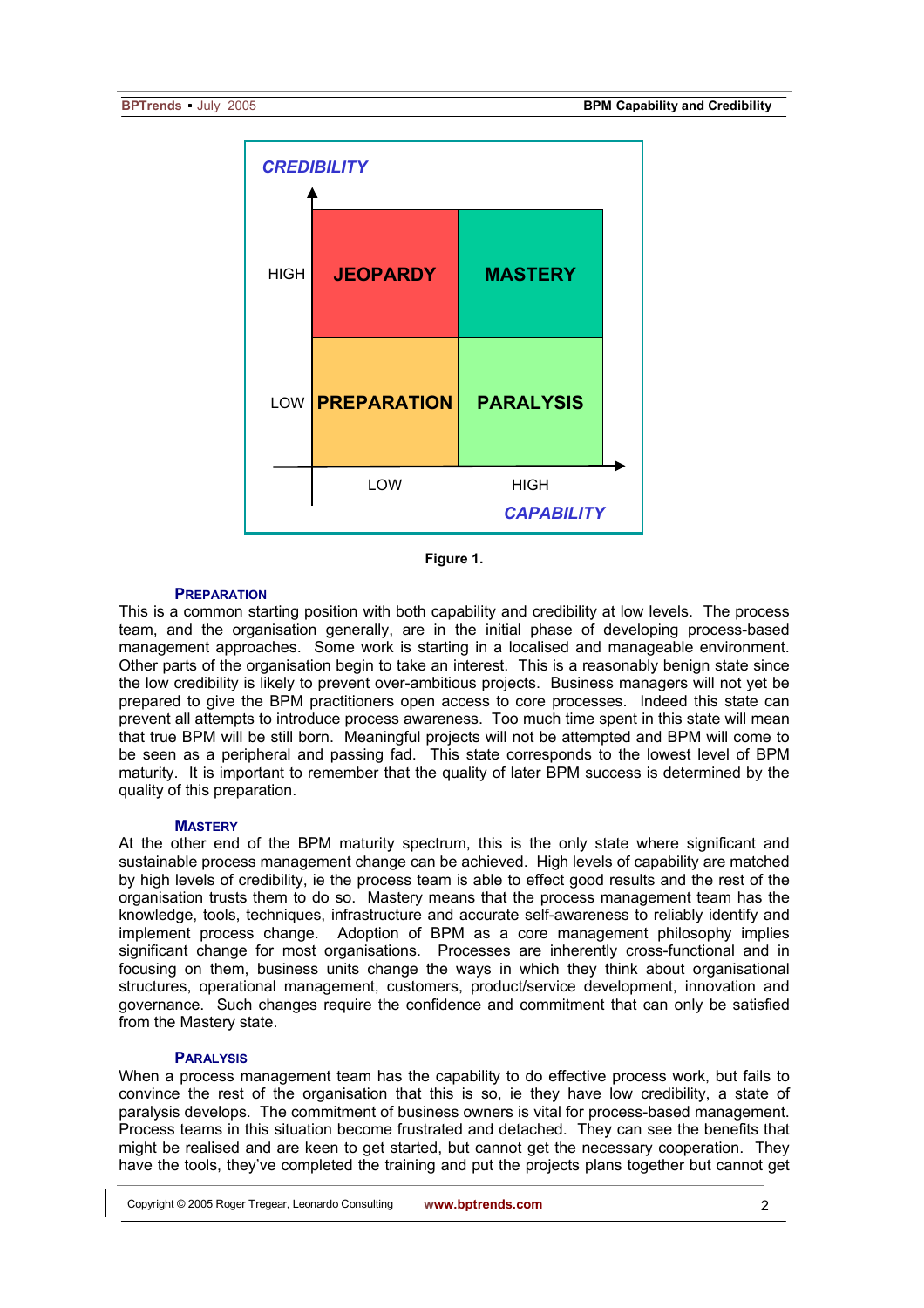| <b>BPTrends</b> July 2005 |  |  |
|---------------------------|--|--|
|---------------------------|--|--|

the executive sponsorship required. It may not be the BPM practitioners alone who lack credibility. The concept of BPM has been around a long time and, for some people, carries a lot of baggage from perceived past failures. In some respects this also indicates a lack of capability – capability to communicate the BPM story and sell its benefits. For BPM thinking to have any chance of leading to BPM execution there must be extensive and effective communication resulting in a shared understanding and vision.

#### **JEOPARDY**

This is the most dangerous state. Low levels of capability are not recognised by the process management team or its clients. There is only a superficial understanding of the concepts of BPM. The necessary tools and techniques are not available and/or are not well understood. Not only do some (or all) of the individuals working on BPM projects have low levels of capability, but the organisation itself might be at a low state of process management maturity. At the same time in this state, high levels of credibility allow the process team to embark on overly ambitious projects with, inevitably, disastrous consequences. In this state, expectations can easily be set too high. Then when the over-promised benefits are not delivered, credibility in both the BPM concepts and the practitioners will plummet. At this point it might be impossible to restart any serious focus on process management. BPM supporters have been let down and BPM detractors have been proven correct.

### **Below The Line**

Taking another perspective of the four Capability/Credibility states, we can see that in Jeopardy and Mastery it is likely that there will be fewer constraints on BPM activity than in the other states. The coupling of these two states might seem paradoxical, but these are the states where credibility is highest. Above the *Line of Credibility*, business managers have the greatest level of trust in those orchestrating BPM activity. If that trust is misplaced we walk a fine line between success and failure.



**Figure 2.** 

Below the *Line of Credibility* the level of organisational governance and control is likely to be higher. The organisation doesn't yet trust the BPM practitioners to work without close supervision. Scrutiny and restraint may be exactly what is needed for these organisations giving BPM initiatives the controlled development that is needed for sustained success. However, negative consequences can result from too much control resulting in micro-management of the process teams and the suffocation of innovation and effective change.

This perspective is a sobering reminder that the compelling benefits of BPM do not come without risk and well-focused management.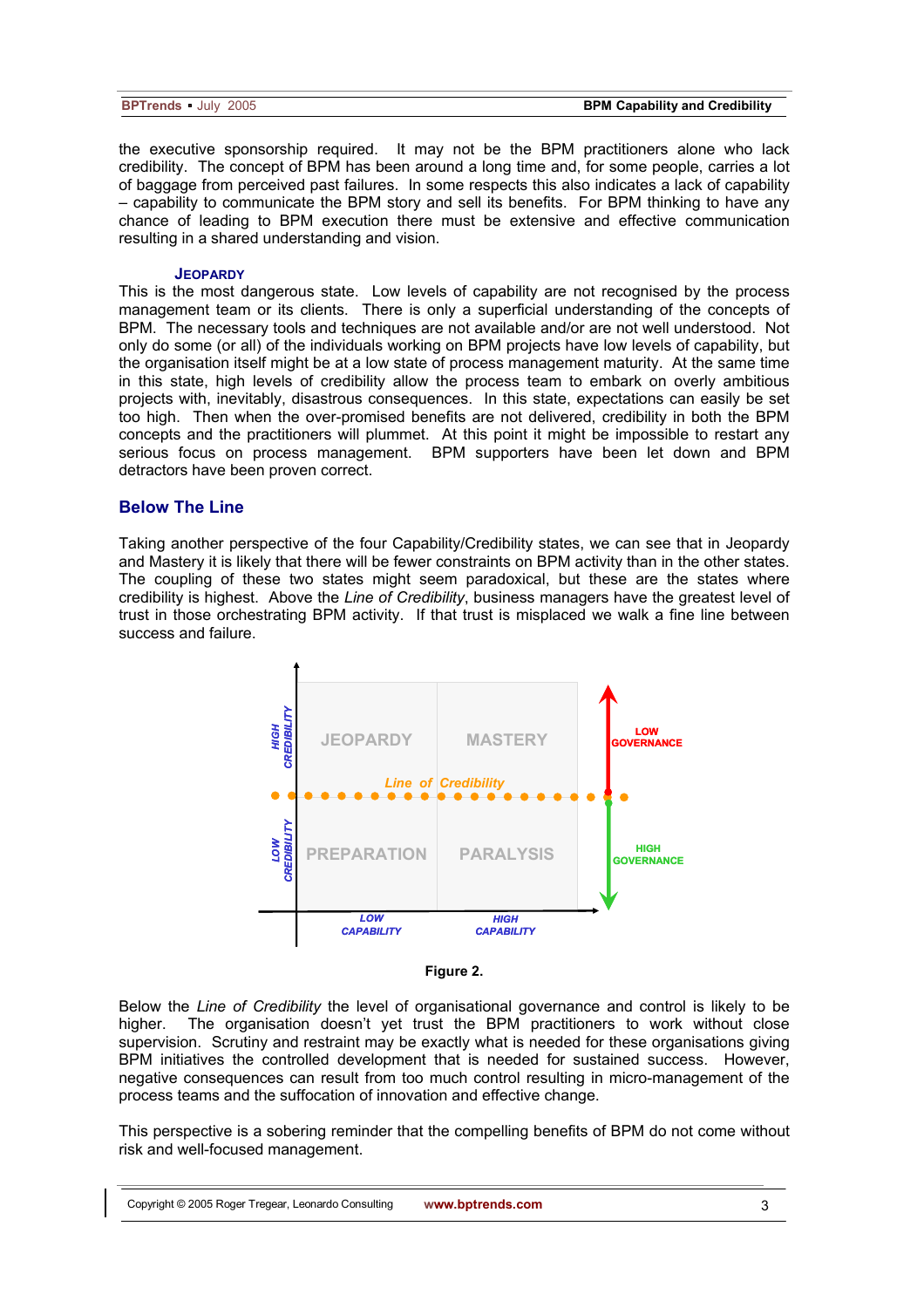# **Pathways To Mastery**

The achievement of Mastery is a progression from Preparation. The direct path is, of course, the preferred one. However, in most cases it is difficult to achieve. Assumptions that a process team is on this pathway -- the fast track from novice to master -- should be very carefully tested.



**Figure 3.** 

The pathway via Jeopardy is to be avoided. For anything but the briefest flirtation with the Jeopardy state it will be very difficult to move on to Mastery. We have also seen that this is one of the two states where organisational governance is likely to be at a lower level. This is a dangerous combination – high credibility, low capability and low governance. The Jeopardy state guarantees implementation disaster and cannot be an effective launching pad for sustained BPM effectiveness.

The most common pathway will be via the Paralysis state. In this way, capability develops ahead of credibility and the process management team is able to deliver positive outcomes in a controlled way. Projects of increasingly complexity are attempted and the experience gained in this way further develops genuine capability. There is no better way to develop well-placed credibility than by having demonstrable success. Of course, too much time spent in the Paralysis state results in the consequences outlined earlier.

Individuals, their teams and the organisation as a whole, all have to make a controlled BPM journey developing capability and credibility appropriate to the different roles and responsibilities.

# **Times Change**

The above analysis makes simplifying assumptions about how process management teams, their clients and their projects work. Life is seldom a simple linear progression. Not all team members will develop capability at the same rate and in the same areas. Not all business owners will share the same view of a team's credibility. Different levels of capability and credibility will be needed for different projects to succeed depending on the complexity of the issues involved. Changes in team composition and client base will also impact the state positioning. All of these variables will change over time as the business context and stakeholders change. Over time, a process management team will find itself moving between the states.

This means that it is even more important that BPM practitioners and their sponsors and clients remain aware of the implications of their location and trajectory in the Capability/Credibility framework. The achievement of the Mastery state does not guarantee lifetime membership. Many things can, and will, change in both axes. Prudent management and practitioners will be always on the lookout for possible state changes.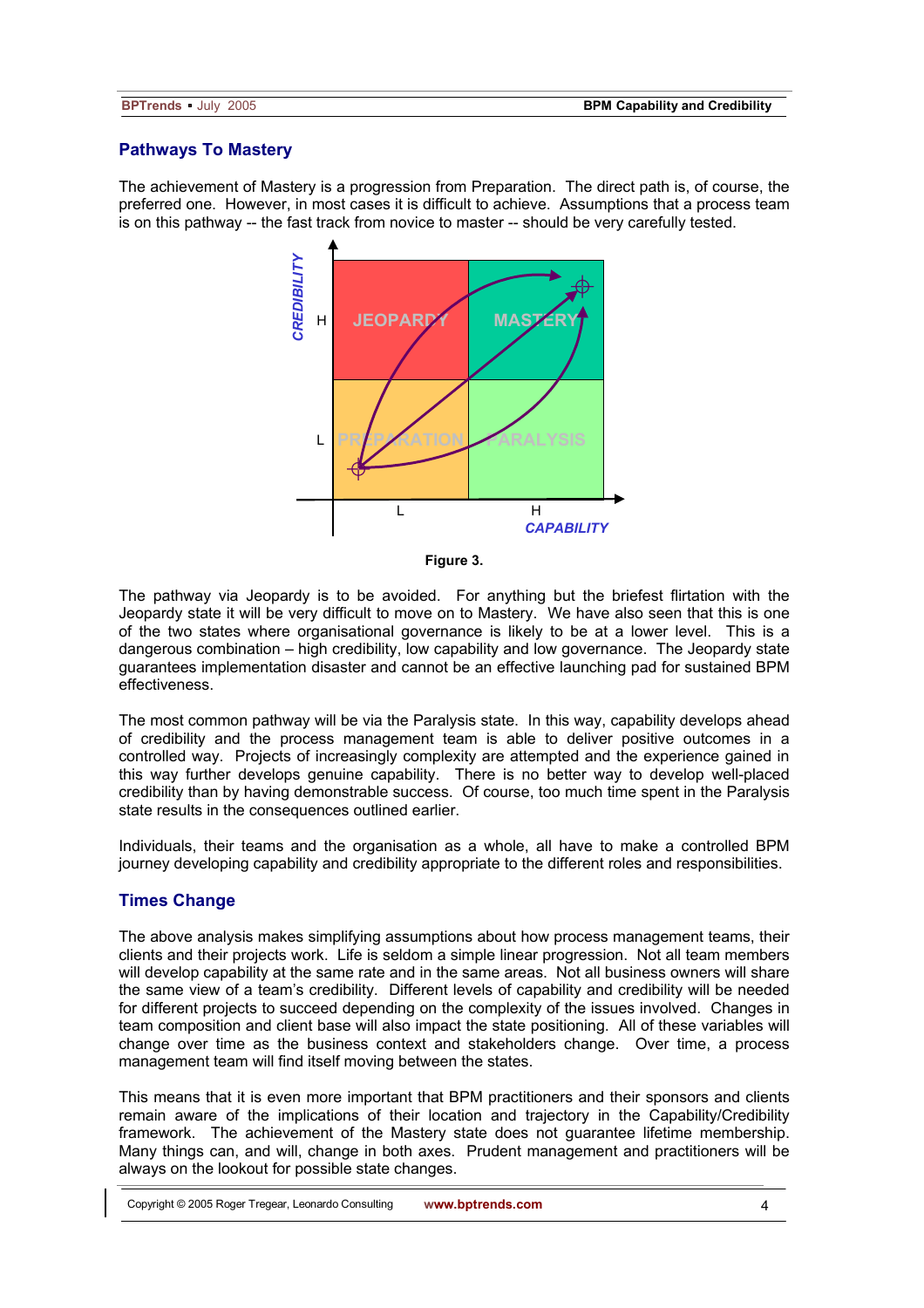

# **Improving Capability and Credibility**

Both capability and credibility can be improved.

The common emphasis is on the development of capability. This can be seen to have two related streams of activity: training and practice. There is a great deal of training available. This includes courses both on general process topics as well as specific BPM tool training. Personal reading and research, membership of "roundtable" or special interest groups and conference attendance are other examples of capability development via the 'training' stream. The second stream for capability development is just as important. Genuine capability comes from practice and experience. Practice usually comes in the form of project work – analysing, modelling, improving, explaining and implementing process improvement strategies. Another very important capability enhancement practice involves development and delivery of presentations on BPM topics and discussion of process issues with colleagues and peers.

Increasing credibility is a different, and often more difficult, task. Building credibility within an organisation is an internal marketing process. The objective is to have the idea of Business Process Management take route in the organisational culture. [An engaging discussion of "idea management" can be found in the book by Davenport and Prusak, What's The Big Idea?<sup>1</sup>]

There is no better marketing strategy than to continually report and promote successful projects. Success breeds success. Project selection therefore becomes critical. The "ideal" projects are those that have a reasonable chance of delivering noticeable outcomes. A balance needs to be struck between risk and relevance. Particularly in the early stages, a failed BPM project can sound the death knell for process work. It is equally true that successfully delivering a result that is inconsequential does not promote, and can even damage, credibility.

Senior executive support is needed if a process-aware culture is to develop. The 'executive floor', where the credibility needs to be highest, must be a key target of internal marketing.

Other activities can add to the development of credibility: briefings, newsletters, internal BPM forums, invited speakers from external organisations, support for formal study programs, explaining and celebrating successes. It's about communication - communicating the core messages of BPM, relating them to the particular enterprise and telling the success stories.

 $\overline{a}$ 

Copyright © 2005 Roger Tregear, Leonardo Consulting **www.bptrends.com**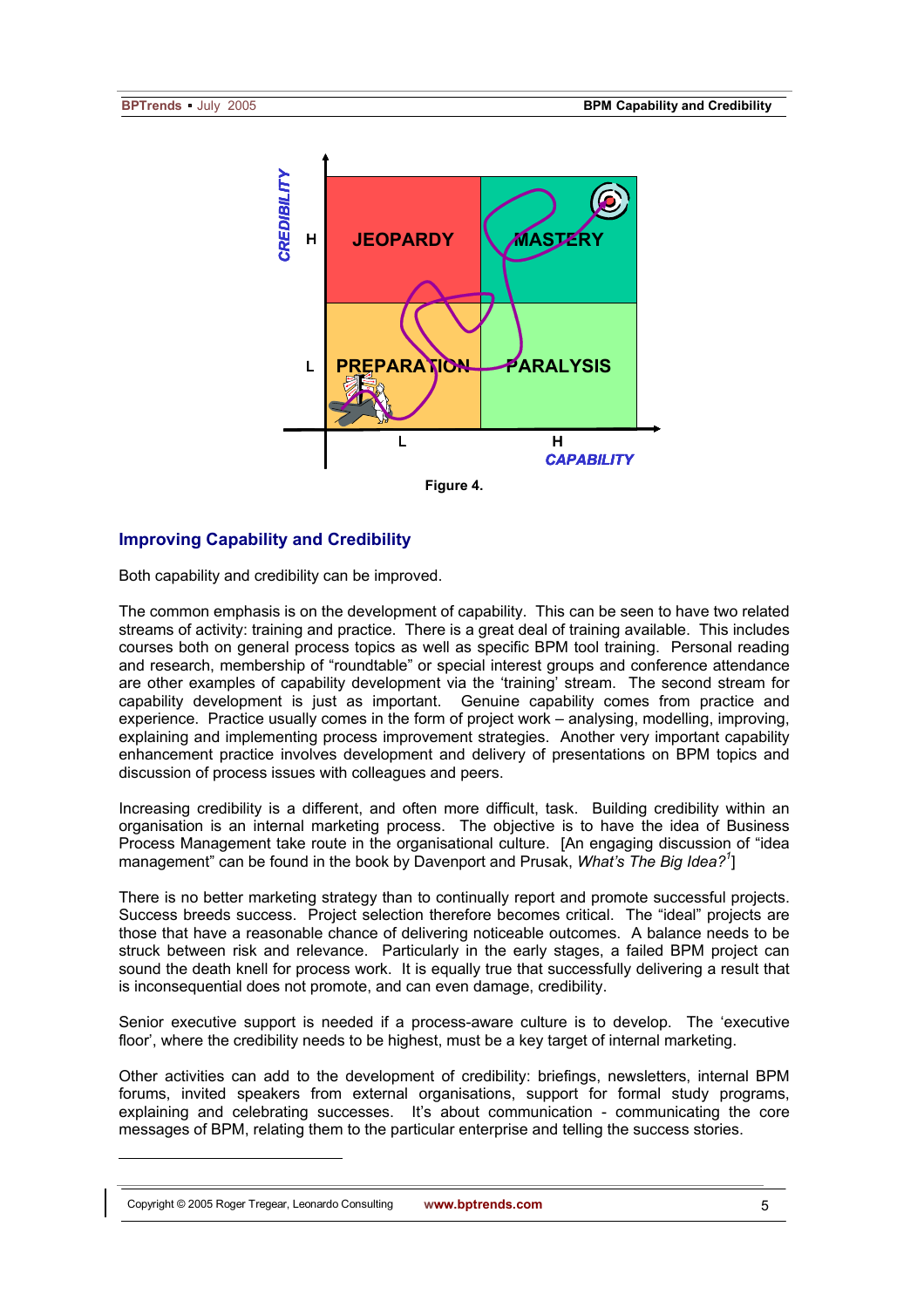| <b>BPTrends</b> July 2005 |  |
|---------------------------|--|
|---------------------------|--|

Developing credibility is not about spin doctoring. The credibility must be genuine and not just a perception built via slick marketing. Undeserved credibility will not last long but it might just last long enough to do damage to the organisation and to the 'process idea'.

Achieving high credibility is not the end of the story. Credibility needs to be sustained. After 'easy wins' it may get harder to sustain the attention of the organisation and its senior decision makers. It is also possible for 'quick wins' to create unreasonable expectations for following projects. If credibility (and capability) are sustained long enough, process awareness becomes second nature and part of the culture. An interesting characteristic of high levels of BPM maturity is that process-based management is so ubiquitous as to tend towards invisibility in the sense that there is less conscious awareness of "doing BPM".

Davenport and Prusak<sup>1</sup> identify a cycle through which ideas travel from first introduction into an organisation (*Progenitor*) to the point where they "are sufficiently pervasive that no one feels the need to talk about them" (*Pervasiveness*). This is also a useful pathway for mapping the development of credibility.



### **Figure 5.**

In the *Pervasiveness* state of the P Cycle the BPM idea has become pervasive and unconscious. "*Awareness levels are not zero … But awareness is no longer necessary when an idea affects everyone's behaviour*" 1 .

#### **In Summary**

Mastery is where you want to be. Jeopardy is a very dangerous place to be. In the other states below the *Line of Credibility*, Preparation and Paralysis, the chances of doing much harm are low as the business owners are unlikely to allow it  $-$  credibility is low and governance is high.

Copyright © 2005 Roger Tregear, Leonardo Consulting **www.bptrends.com**